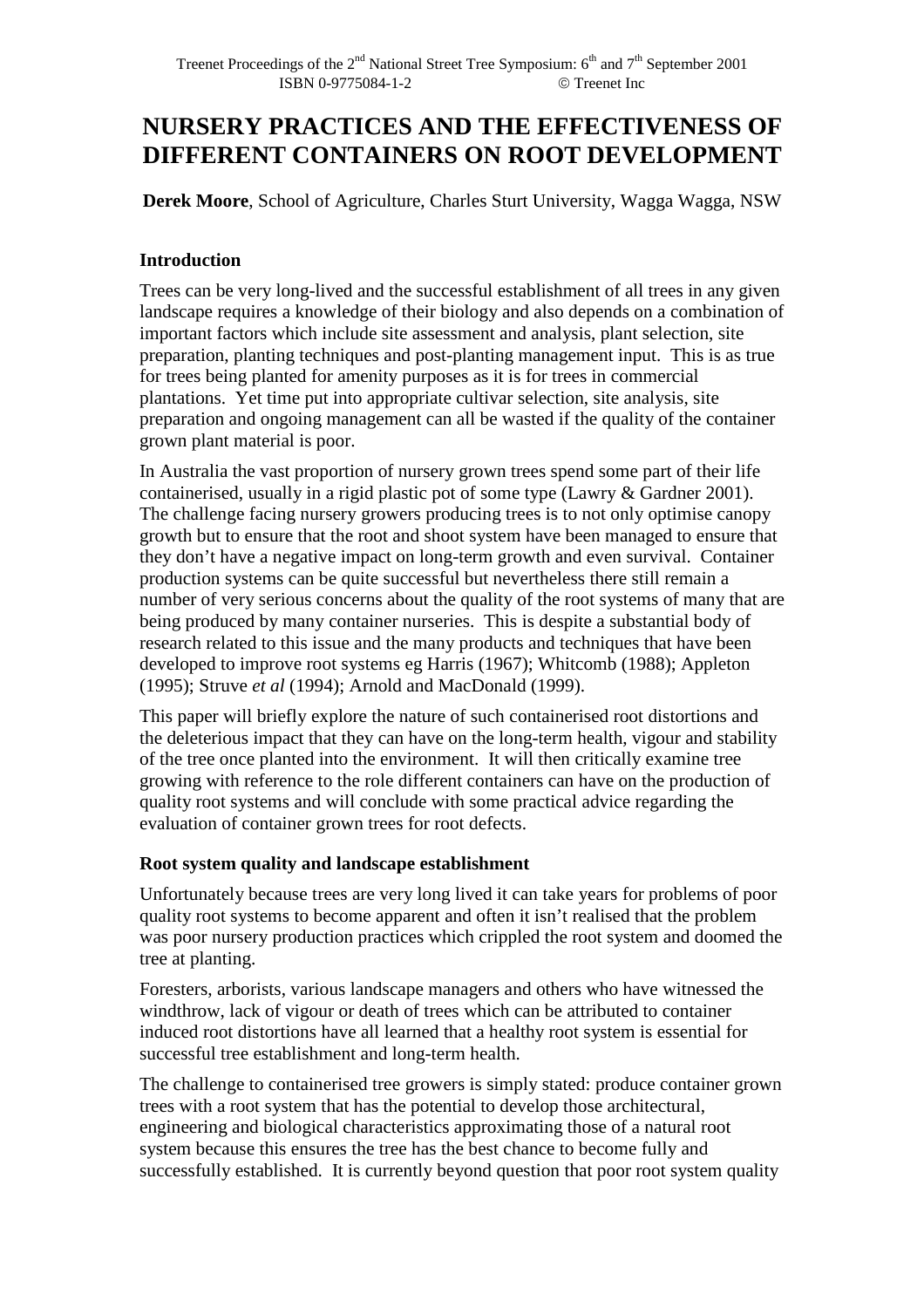at planting can result in trees subject to poor growth, windthrow, trunk breakage at ground level and the premature failure of plantings.

#### **Major nursery-induced root defects**

Root system defects in container grown trees can be traced to two elements in the nursery production system: the techniques used in the nursery to handle the plant at the propagation phase and the effect the containers have both on root growth and the subsequent root architecture.

**Kinked roots** usually occur when the struck cutting or seedling is pushed into a dibbled hole in the container growing medium. Unless this is done with extreme care it is likely to cause serious angular distortions in the main roots of 90° or more just below the level of the container medium. It is easy to understand how this can occur when you realise the length of a seedling's root system can be more than 20 times its height at the four leaf stage. Such kinking (known in SE Australia as J-rooting) can be the source of serious, major structural weakness at the trunk / root interface as the tree grows. In extreme cases J-roots can lead to the trunk of the tree lying in the soil a bit like a ball in a socket and the stem can simply snap off at this point a number of years after planting (Hitchmough 1994; Ford 1996).

**Circling roots**, which begin to circle in the nursery container, have the potential to girdle the trunk or major roots as the tree grows in the landscape. They occur most frequently in round, smooth sided (or almost smooth sided) containers with sloping sides but can be found in most container designs at varying frequencies particularly if trees are held in the container for too long. Such circling roots can girdle the trunk or other roots as they grow radially and lignify and restrict the flow of water and metabolites through the root-crown area. They have been clearly implicated in tree stress, decline and lack of stability (Whitcomb 1988). Trees may survive and grow with apparent vigour for a number of years before the effect of such root crippling becomes apparent. The consequences for the tree is that the resultant root system architecture can lead to it being unable to adequately anchor the tree in the ground. Such failures are potentially catastrophic.

Observation of a large range of different tree species in the landscape both here and overseas has revealed that the poor performance of many is a direct result of such kinked and circling roots**.** Unequivocally, kinked and circling roots can not only restrict the growth of trees but can be the cause of their death.

## **Production alternatives to improve tree root systems**

There are a number of alternative production systems being put into commercial practice in Australian nurseries today which include physically pruning the roots at every potting on stage of the nursery production process (Clark 1996) and variations of container design (Moore 1998). Those variations include the use of internal ridges designed to guide roots down rather than around, channels to guide root growth to holes in the container walls where the roots are air pruned, the use of low profile containers, the use of chemical root pruning agents such as copper hydroxide infused paint and various combinations of the above.

*THERE IS NO PRESCRIPTION AVAILABLE FOR AN IDEAL NURSERY PRODUCTION SYSTEM FOR TREES. IT DOES SEEM THOUGH, THAT A PRODUCTION SYSTEM WHICH NOT ONLY PREVENTS KINKING AND CIRCLING BUT ALSO STIMULATES THE DEVELOPMENT OF WELL*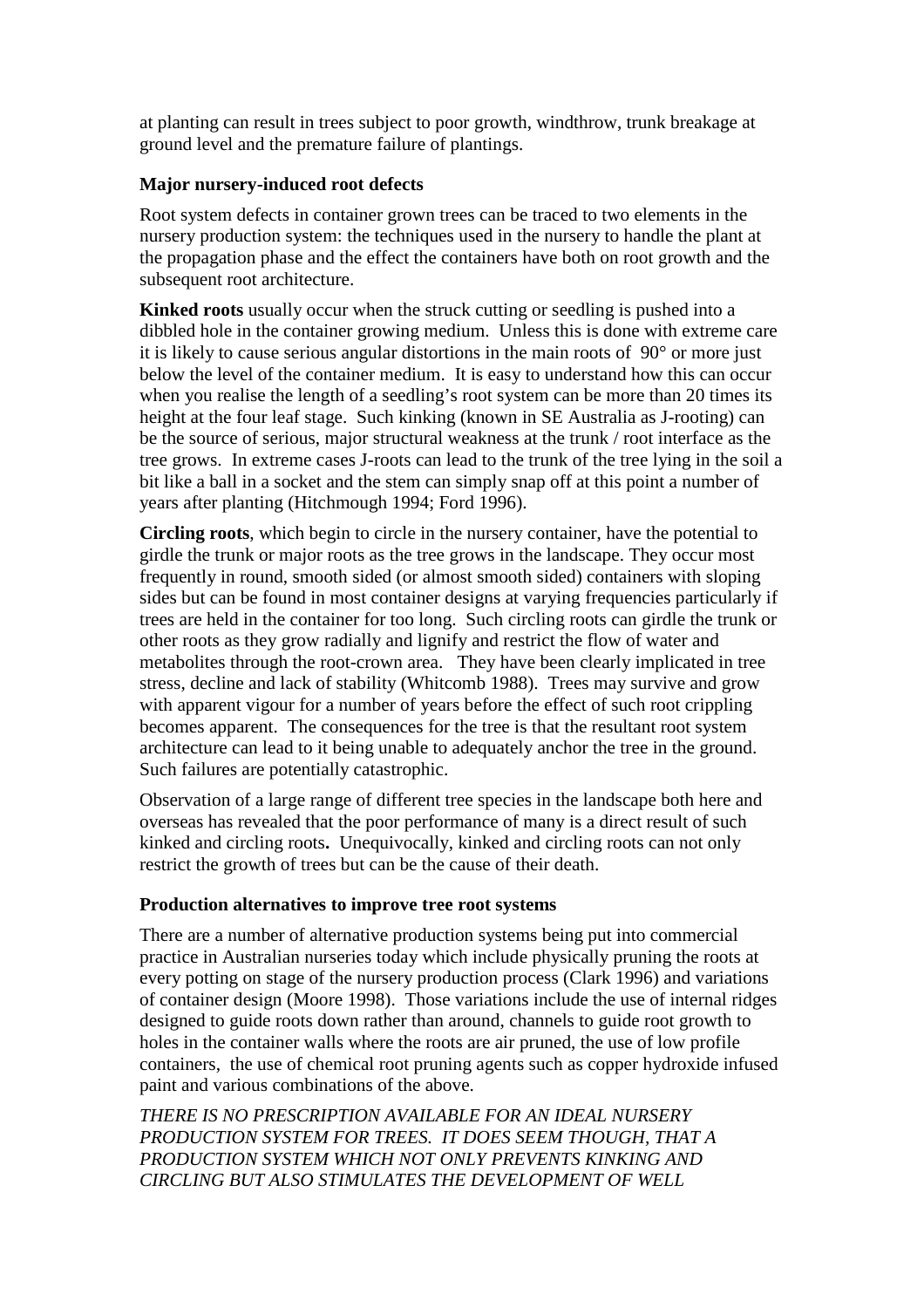*BRANCHED, FIBROUS ROOTS IS THE MOST DESIRABLE BECAUSE SUCH A ROOT SYSTEM CAN PROLIFERATE RAPIDLY INTO THE SURROUNDING SOIL AND PRESUMABLY ENHANCE TRANSPLANT SUCCESS (ARNOLD, 1994; WHITCOMB, 1984). COMMON SENSE SUGGESTS THAT THIS WOULD BE PARTICULARLY SO IN THE LESS FAVOURABLE ENVIRONMENT OF MANY URBAN SOILS (SMITH & MAY, 1997) WHERE WHITCOMB (1984) HAS SPECULATED THAT TREES WITH FEW LARGE ROOTS ARE FAR LESS SUCCESSFUL THAN THOSE WITH A LARGER NUMBER OF RELATIVELY SMALL ROOTS ARISING FROM THE ROOT STEM JUNCTION.* 

## **Reducing kinked roots**

There are two potential solutions to the problem of root kinking (or J-roots). The first is to eliminate dibbling (where a hole is formed in the container medium and the germinated seedling or struck cutting is removed from its propagation environment and placed in the hole). If dibbling is unavoidable, careful root pruning before transplanting and the elimination of dibbling has been shown to be of benefit (Harris 1967), but even the most careful management of this might not guarantee the absence of j-roots.

An alternative is the direct seeding of the crop either into the final production container or an intermediate one. This technique does require an increased area for propagation, as well as a need for high quality seed and possibly increased culling of variable seedlings, nevertheless it simply eliminates any possibility of inducing severely kinked roots through inappropriate handling.

## **Reducing circling roots**

There has been some work published detailing techniques to overcome circling roots of container grown trees prior to planting them out, including making vertical slices through the root ball, 'butterflying' the rootball or vigorously cutting off any apparently circling roots, (eg Flemer, 1982; Gouin, 1984) but such techniques are of doubtful value. Removing up to 90% of a tree's roots totally negates the advantages of growing trees in containers in the first place and is therefore a nonsense. Common sense dictates that the elimination of root distortions during the nursery production phase of a tree's life is the sensible approach and a number of alternatives are now available to the nursery industry.

## **Container design modifications**

## **Internal ridges**

There have been reports of ridges on container walls being used to minimise root circling and in this their use has some success (eg Warren & Blazich 1991; Appleton 1995) although their effect can be lost as more root mass builds up. Hughes (1994) argues that the standard Australian forestry tube (square containers with internal ridges and air pruning at the bottom) while reducing the incidence of circling roots, can still be problematic for further container growing because it has the effect of concentrating root tips at the bottom of the container which inhibits the development of lateral roots in the top 10 cm of the root system and leads to problems for further container growing.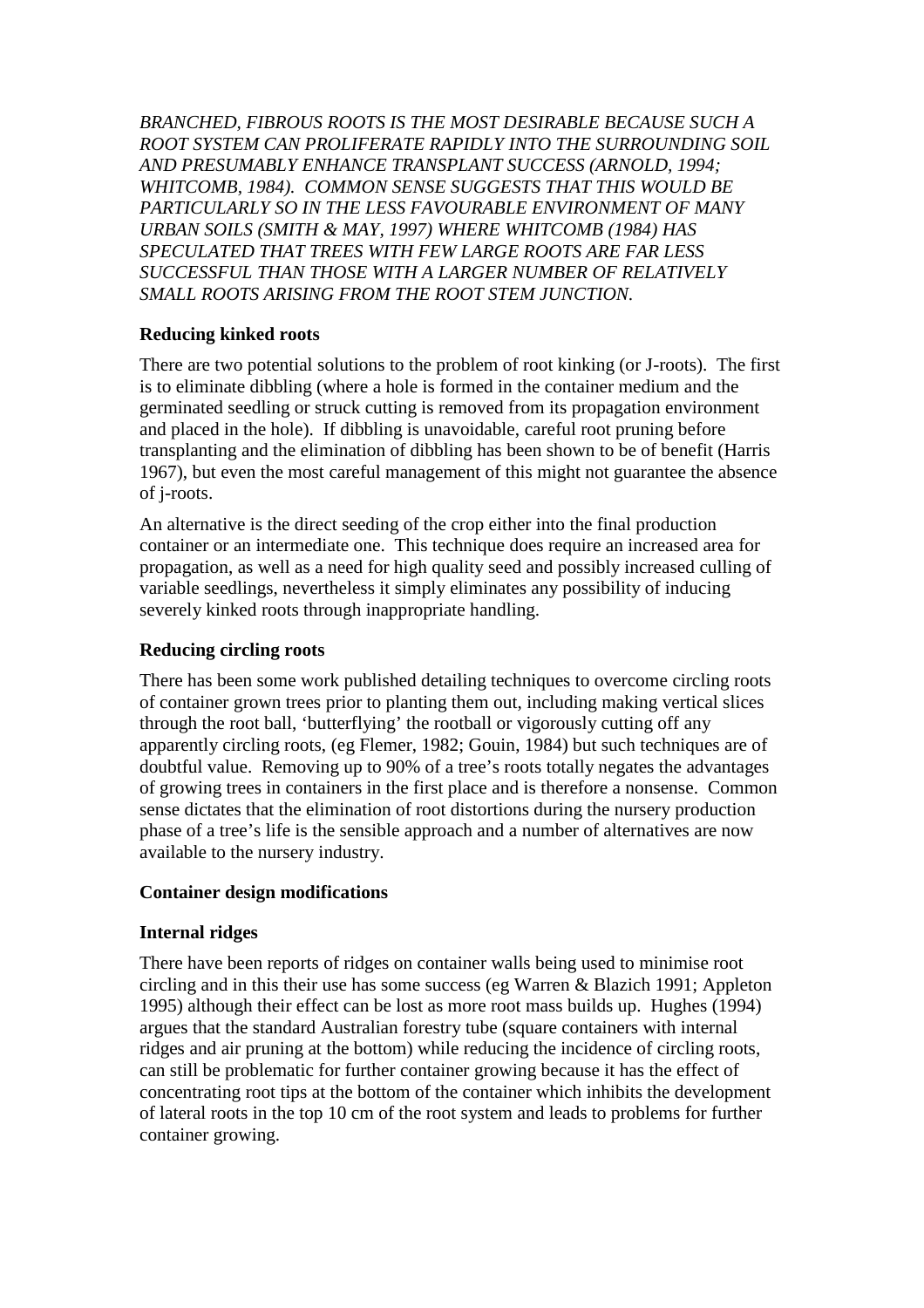#### **Air pruning of roots**

Another concept shown to have considerable potential are containers that allow roots to be air pruned by using openings in the sides or the base of containers. Root tips reaching such openings are dried out and stop growing. Such containers are designed to prevent the development of circling roots and have been shown to alter the growth and distribution of roots within the root ball (eg Whitcomb 1981; Arnold and MacDonald 1999). Instead of being concentrated around the sides and bottom of the container, roots in such containers are smaller in diameter and more evenly distributed throughout the rootball and develop a large number of root initials. This enables much new root growth once the tree is planted out. Many containers use this approach, examples available in Australia include SpringRing® containers, the RocketPot®, the Rootmaker® and the Lannen System. A number of commercial Australian tree producers have taken up this technology.

In a trial at Burnley, that compared the effect of an air pruning container (200 *mm* SpringRing®) with a standard 200 *mm* standard rigid plastic container on the root system quality of a range of native landscape trees, the trees were grown on for nine months in the two production container types and then planted out. They were then dug up 8 months after planting out and root quality assessed by examining the root systems at the outer edge of the production container rootball.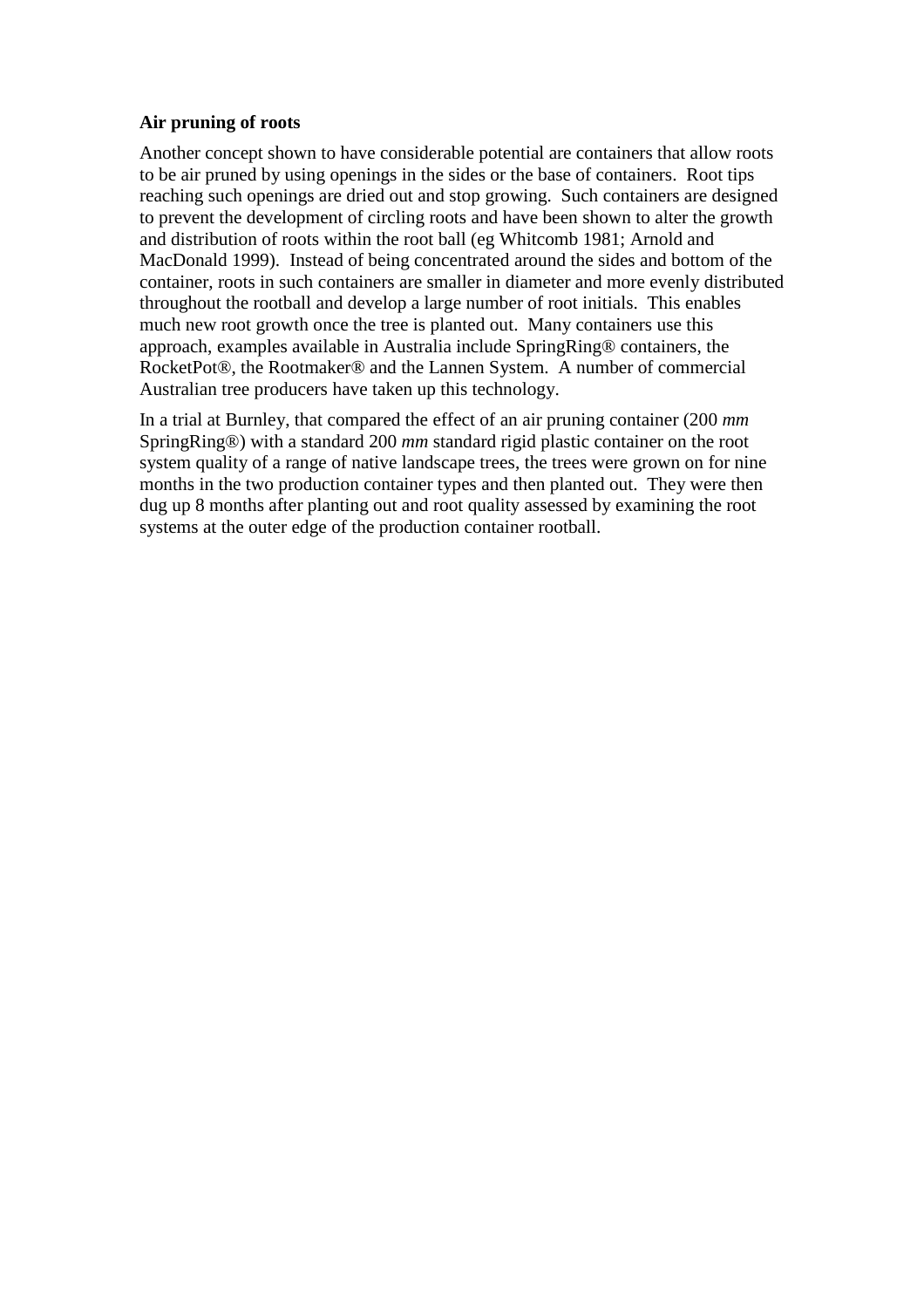| <b>Species</b>        | <b>Container type</b> | Number of circling | Number of        |
|-----------------------|-----------------------|--------------------|------------------|
|                       |                       | roots              | emerged laterals |
| Allocasuarina         | 200mm rigid           | 22.4               | 25.8             |
| verticillata          | plastic               |                    |                  |
| Allocasuarina         | 200 mm Spring         | 0.0                | 74.6             |
| verticillata          | Ring                  |                    |                  |
| Casuarina             | 200mm rigid           | 21.8               | 123.8            |
| cunninghamiana        | plastic               |                    |                  |
| Casuarina             | 200 mm Spring         | 1.4                | 132.8            |
| cunninghamiana        | Ring                  |                    |                  |
| Callistemon viminalis | 200mm rigid           | 14.2               | 141.8            |
| 'King's Park Special' | plastic               |                    |                  |
| Callistemon viminalis | 200 mm Spring         | 0.2                | 196.0            |
| 'King's Park Special' | Ring                  |                    |                  |
| Eucalyptus            | 200mm rigid           | 6.6                | 75.2             |
| leucoxylon            | plastic               |                    |                  |
| Eucalyptus            | 200 mm Spring         | 0.2                | 161.6            |
| leucoxylon            | Ring                  |                    |                  |
| Corymbia (syn.        | 200mm rigid           | 14.0               | 38.0             |
| Eucalyptus)           | plastic               |                    |                  |
| maculata              |                       |                    |                  |
| Corymbia (syn.        | 200 mm Spring         | 0.2                | 106.8            |
| Eucalyptus maculata)  | Ring                  |                    |                  |
| Lophostemon           | 200mm rigid           | 28.7               | 101.5            |
| confertus             | plastic               |                    |                  |
| Lophostemon           | 200 mm Spring         | 1.3                | 199.3            |
| confertus             | Ring                  |                    |                  |
| Waterhousea           | 200mm rigid           | 8.4                | 22.2             |
| floribunda            | plastic               |                    |                  |
| Waterhousea           | 200 mm Spring         | 0.0                | 33.2             |
| floribunda            | Ring                  |                    |                  |

*Table 1. Effect of production container on root quality in landscape tre*es

Moore (unpublished data Generally, the trees grown in the air-pruning Spring Ring® container had superior quality root systems, both in terms of the number of circling roots and the number of lateral emerging into the surrounding soil.

## **Chemical pruning of roots**

A different approach to the reduction of circling roots that is also being used by commercial Australian tree growers, involves the use of copper compounds to chemically prune the roots of container grown plants. The use of copper compounds to inhibit root tip growth has been reported since early 70s (Furuta *et al*, 1972). Several commercial formulations have been marketed with SpinOut® (Griffin Corp.) perhaps the best known. SpinOut® is copper hydroxide infused latex paint that is applied to the interior surfaces of the container where it acts as a growth regulator. In effect root tip growth is inhibited, which stimulates branching and ultimately results in a fibrous root system (eg Struve and Rhodus, 1990).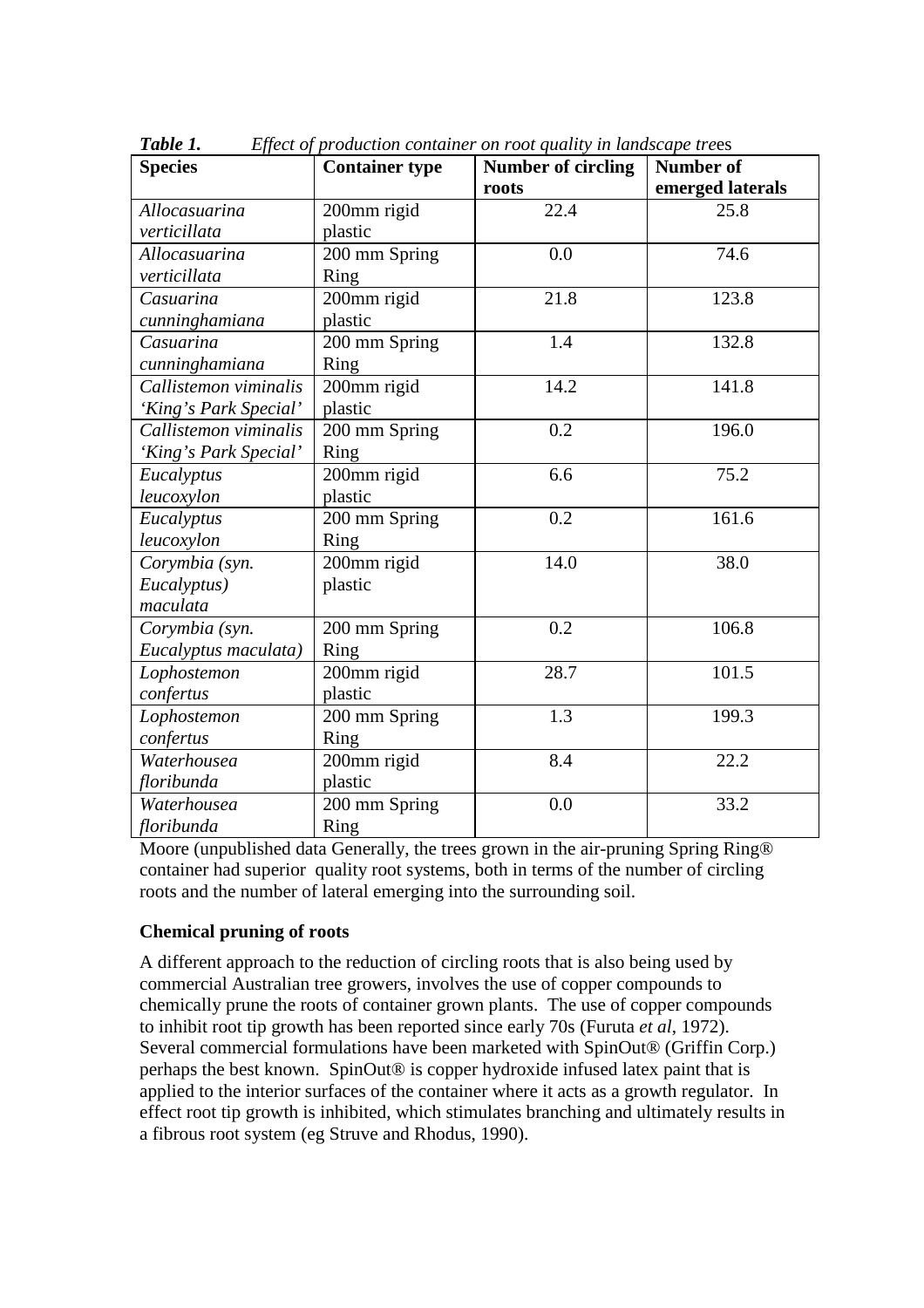Recent research at Burnley has shown that SpinOut<sup>®</sup> can reduce circling roots and improve root system quality, but that it is not a perfect solution to the problem. Table 2 shows the results of an experiment with *Corymbia (syn. Eucalyptus) maculata* (Spotted Gum) seedlings grown in 50mm tubes, 50mm tubes coated with SpinOut® and the air pruning Rootmaker® pots.

| <b>Seedling quality</b><br>parameter                   | 50 mm tube | 50mm tube with<br><b>SpinOut<sup>®</sup></b> | <b>ROOTMAKER®</b> |
|--------------------------------------------------------|------------|----------------------------------------------|-------------------|
| Height (mm)                                            | 238        | 202                                          | 216               |
| Number of roots<br>emerged one week<br>after potting   | 30.6       | 71.4                                         | 281               |
| Number of lateral<br>roots from tube after<br>6 months | 0.9        | 9.4                                          | 10.8              |
| Number of circling<br>roots / plant                    | 6.8        | 3.9                                          | 2.6               |
| % plants with<br>circling roots                        | 93         | 80                                           | 40                |

| <b>Table 2.</b> | The effect of propagation container on a number of seedling quality |
|-----------------|---------------------------------------------------------------------|
|                 | parameters in <i>Corymbia maculata</i>                              |

(Moore, unpublished data)

In this experiment, the propagation containers were direct seeded and the resultant seedlings grown for 18 weeks before potting on into 200 *mm* production containers. The one week data was for seedlings examined one week after potting. All the other data was for seedlings grown on for six months. The circling roots were assessed at the outer edge of the propagation containers. It's clear that both the copper treatment and the air-pruning Rootmaker ® modified the root systems of the seedlings but these data suggest that at the tubestock stage at least, root circling problems are difficult to entirely overcome.

Without undertaking an exhaustive analysis of the data gathered it is apparent that both chemical pruning and air pruning do have an effect on the number of new roots emerging from the rootball. Interestingly, the implication from this data is that the Rootmaker container caused more root initials to develop than the either the standard tube or the tube coated with Spin Out®.

The data gathered relating to the production/propagation container interface at 8 months is also interesting in that clearly both Rootmakers and Spin Out® achieved increased lateral root development. The relationship between the numbers of emerged roots at 7 days compared with the number of lateral roots developed at 8 months is not yet clear though.

#### **Evaluating trees for root system defects.**

Two points need highlighting: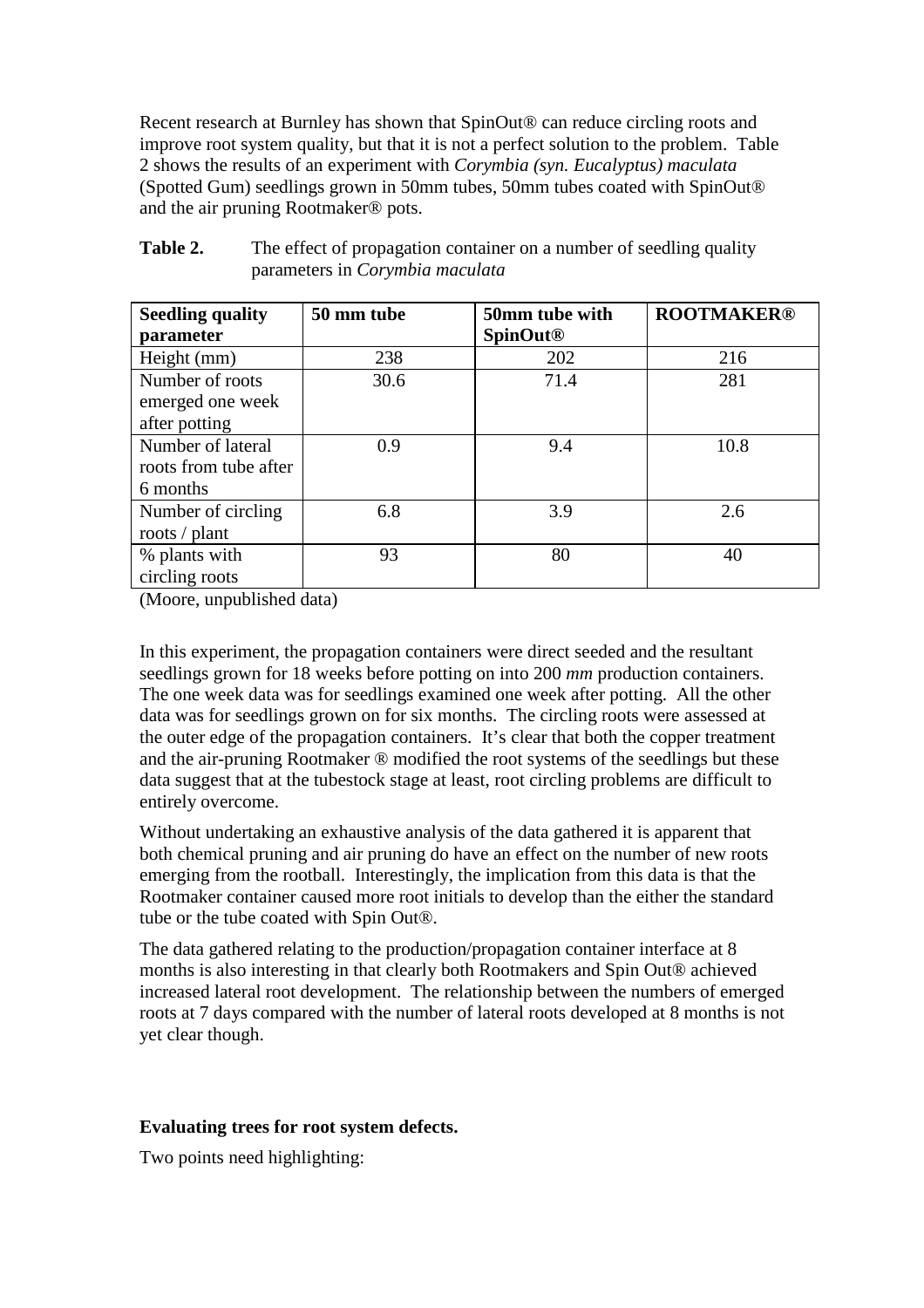- *1. Kinked roots and girdling roots have unequivocally been identified as a cause of tree stress, decline and death.*
- *2. There have been no studies which have identified how severe the kinking or circling has to be before a tree's root system has been crippled to the point where the long-term health and performance of the tree will be compromised.*

The obvious consequence of this is that tree root systems *must* be inspected to detect any serious deformities. A visual inspection of the rootball surface *is not* sufficient because serious defects can and do occur in different zones within the rootball. It will be necessary to wash the potting mix from the roots.

The following general guidelines are presented to aid the assessing the root systems of container grown trees, regardless of species, size or intended landscape function. They are based on the work of Harris *et al* (1999, pp. 614-615) and Gilman (1997, pp. 44-47). All trees (or a representative sample) should be carefully inspected.

A lot can be learned by inspecting the tree while it is still in its container and then looking at the periphery of the rootball. The reality though, is that a number of serious deformities may be out of sight within the rootball and it will be necessary to remove some or all of the container medium.

The first thing to do is to check whether there are any obvious kinked or circling roots at the surface and that there are no roots sticking up above the potting mix. Having done that, ensure the bottom of the container won't move (hold it between your feet perhaps) then hold on to the trunk of the tree about two thirds up the trunk and move it backwards and forwards a couple of times. If the trunk wobbles in the container medium before it bends where you are pushing and pulling it is likely that there are either kinked or circling roots already negatively affecting the tree's root architecture.

Unless the tree is very advanced, the root system should be able to be picked up by the trunk without any apparent root movement and should be sufficiently developed to hold the root ball together when its removed from the container.

If it is staked, untie the tree from its stake (when you do, the trunk shouldn't lean so much as to touch the rim of the container), then remove the tree from the container and examine the roots as follows:

No large circling roots should be visible on the outside of the root ball and there should be no circling mat of roots at the bottom. It is not possible to give an acceptable diameter for these roots; it depends on the size of the rootball and the complex biology of the species grown. It would be best if they were absent. Harris *et al* (1999) recommends circling roots be no larger than 6 *mm* in diameter.

Then lay the rootball onto its side and with a sufficiently vigorous jet of water, carefully expose the roots within 5 - 6 *cm* of the trunk to a depth of about 7-8 c*m* below the root attached closest to the trunk. Both the trunk and main roots *must* be free of kinks and circling roots in this part of the rootball, if they're not, the tree has severe root defects.

If the above inspections reveal no faults then the *complete removal* of the container medium from the entire root balls of least two trees (Harris *et al* 1999 recommends no more than 2% of the total number of trees) is required to inspect their centres. Again, both the trunk and main roots *must* be free of kinks and circling roots in this part of the rootball, if they are present, the tree has severe root defects. (This is a destructive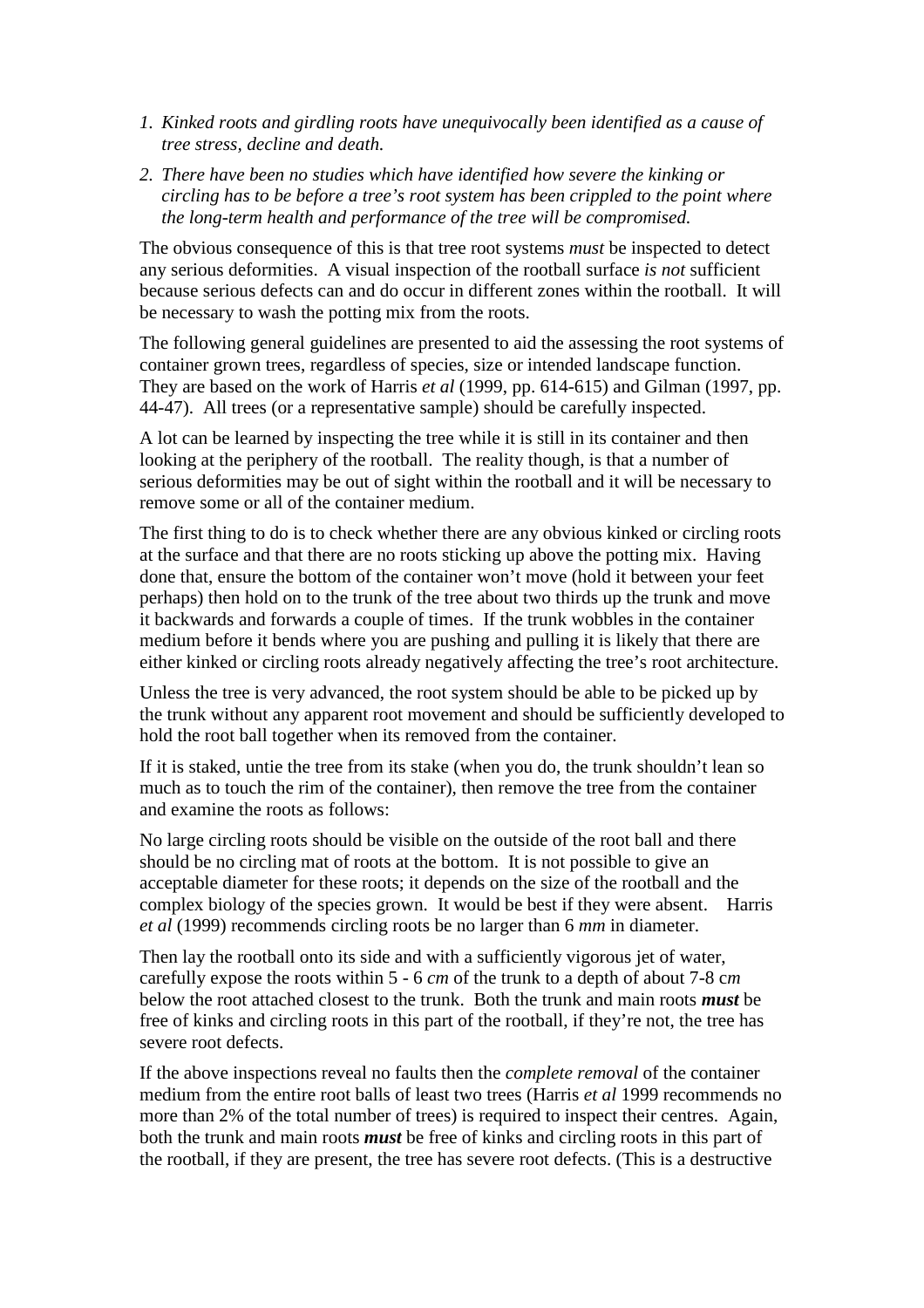sampling as it is likely the tree will die even if the potting mix is replaced and carefully watered).

These can only be general guidelines because there is a paucity of basic scientific research regarding the effect various container production systems have on the root growth and subsequent landscape establishment of different tree species. The work simply has not been done. What is beyond doubt though, is that the unique environment in plant containers limits the time any plant can spend in a specific container before it must be planted, potted up to a larger container, subject to expert pruning of both roots and stems or simply thrown away.

#### **References**

Appleton, B.L. (1995). New nursery production methods lead to tree root circling reduction or elimination. *Arboricultural Journal.* 19:161-174.

Arnold, M.A. (1994). Transplanting experiments: what worked and what did not. In: *The landscape below ground. Proceedings of an international workshop on tree root development in urban soils*. Watson, G.W. and Neely, D. International Society of Arboriculture: Savoy, Illinios, pp 34-46.

Arnold, M.A. and McDonald, G.V. (1999) Accelerator containers alter plant growth and the root zone environment. *Journal of Environmental Horticulture,* 17(4): 168- 173.

Clark, R. (1996). *Purchasing Landscape Trees – A guide to assessing tree quality.* Natspec Guide No. 2, Construction Info Systems Pty. Ltd., NSW.

Flemer, W. (1982). Successful transplanting is easy. *American Nurseryman,* 145:43- 55.

Ford, D. (1996). Landscapers beware of poorly grown trees. *Australian Horticulture*, 94 (9) 63-66.

Furuta, T., Jones, W.C., Humphrey, J.W. and Mock, T. (1972). Chemically controlling root growth in containers. *California Agriculture* 26,12 pp. 10-11.

Gilman, E.F. (1997). *Trees for urban and suburban landscapes.* Delmar: New York.

Gouin, F.R. (1984). Updating landscape specifications. *Journal of Environmental Horticulture,* 2:98-101.

Harris, R.W. (1967). Factors influencing root development of container grown trees. *Proceedings of 43rd International Shade Tree Conference*. pp304-314.

Harris, R.W., Clark, J.R. and Matheny, N.P. (1999). *Arboriculture: Integrated management of landscape trees, shrubs and vines.*  $3<sup>rd</sup>$  edn. PrenticeHall: New Jersey.

Hitchmough, J. (1994). *Urban Landscape Management.* Inkata: Sydney

Hughes, S. (1994). Production of advanced eucalypts in containers *in* Urban trees: 2<sup>nd</sup>. National Urban tree Seminar, RAIPR, Canberra

Lawry, D. and Gardner, J. (2001). *Treenet. Pilot study of street tree planting in South Australia.* Horticulture Australia. Project number: NY00042.

Moore, D. (1998). Production systems to avoid the development of hazardous trees. *Managing tree hazard. Conference Proceedings* pp. 54-61. International Society of Arboriculture Australia: Everton Park, Queensland.